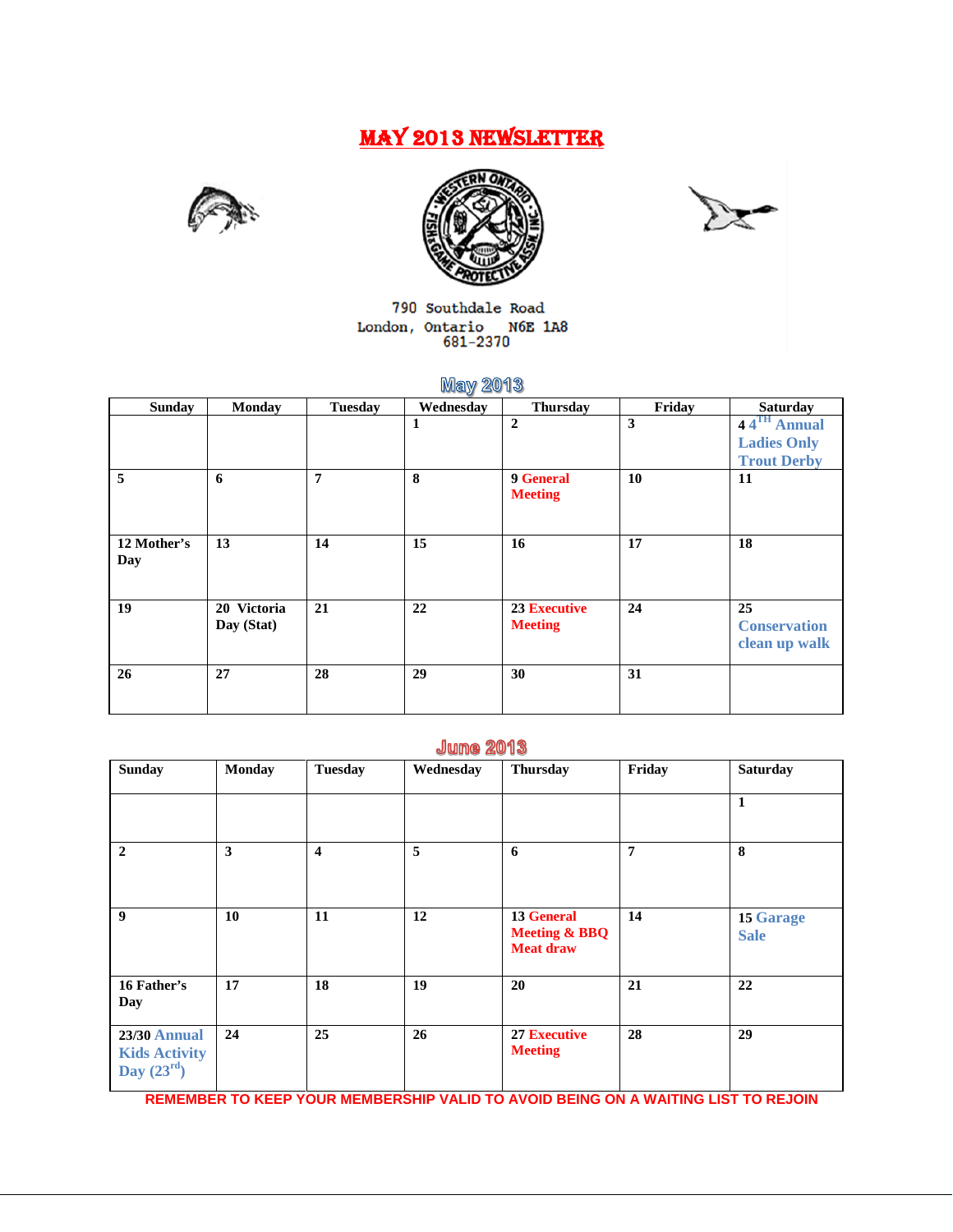## **Western Ont. Fish & Game Protective Association Executive & Committees for 2013 – 2014**

# **Executive Body**

| President                 |              |
|---------------------------|--------------|
| Stan Gibbs                | 519-668-2609 |
| <b>1st Vice President</b> |              |
| Andre Koch                | 519-685-5725 |
| <b>2nd Vice President</b> |              |
| Brian Ernteman            | 519-453-3641 |
| <b>Secretary</b>          |              |
| Teresa Couture            | 519-668-6257 |
| <b>Treasurer</b>          |              |
| <b>Steve Couture</b>      | 519-668-6257 |
| <b>Directors</b>          |              |
| Cora Thompson             | 519-455-6461 |
| Lawrence Lainchbury       | 519-681-7199 |
| <b>Past Presidents</b>    |              |
| John Manvell              | 519-455-3627 |
| <b>Bill Rodrigues</b>     | 519-455-7905 |
| <b>Bill Smith</b>         | 519-434-3799 |
|                           |              |

# **Committees**

| <b>Entertainment</b>   |              |
|------------------------|--------------|
| Teresa Couture (Chair) | 519-668-6257 |
| Mary Degan             | 519-438-8104 |
| <b>Brian Ernteman</b>  | 519-453-3641 |
| Valerie Grahl          | 519-453-0659 |
| Andre Koch             | 519-685-5725 |
| Cora Thompson          | 519-455-6461 |
|                        |              |

#### **House**

| Lawrence Lainchbury (Chair) | 519-681-7199 |
|-----------------------------|--------------|
| Don Colborne                | 519-686-9559 |
| Gord Spotton                | 519-439-9450 |

#### **Grounds**

| 519-280-3080 |
|--------------|
| 519-686-7386 |
| 519-453-3641 |
| 519-457-6644 |
| 519-432-4239 |
|              |

#### **Ponds**

| 519-668-2609 |
|--------------|
| 519-668-6430 |
| 519-453-3641 |
| 519-685-5725 |
| 519-685-6044 |
| 519-457-6644 |
|              |

#### **Welfare**

Tom & Shirley McGill 519-652-2875

| <b>Boat Rack</b> |              |
|------------------|--------------|
| Don Colborne     | 519-686-9559 |

**Membership** Valerie Grahl 519-453-0659

**Newsletter**

Teresa Couture 519-668-6257

| <b>Fundraising</b><br>Andre Koch<br><b>Steve Couture</b> | 519-685-5725<br>519-668-6257 |
|----------------------------------------------------------|------------------------------|
| Club Merchandise<br>Andre Koch                           | 519-685-5725                 |
| <b>Public Relations</b><br>Lawrence Lainchbury           | 519-681-7199                 |
| <b>Political &amp; Environmental Research</b>            |                              |
| Steve & Teresa Couture                                   | 519-668-6257                 |
| Stan Gibbs                                               | 519-668-2609                 |
| Lawrence Lainchbury                                      | 519-681-7199                 |
| <b>Firearms Certification / Safe Hunter</b>              |                              |
| Emad Hazboun                                             | 519-317-4132                 |
| <b>On-Site Caretakers</b>                                |                              |

Bob and Paulette Schmidt 519-681-2370

## **Our Conservation Pledge**

I give my pledge as a Canadian to save and faithfully defend from waste the Natural Resources of my Country, its Soils & Minerals, its Waters, Forests, Air & Wildlife, & to obey all Fish & Game Laws.

#### **Our Purpose**

- •To promote true sportsmanship by the protection, breeding, Propagation and conservation of fish and game.
- •To obey the Fish and Game Laws of Ontario.
- •To promote reforestation and conservation.
- •To maintain a club and pond for the accommodation and enjoyment of the members and friends.

#### **Meetings**

General meetings are held on the second Thursday of each month at 7:30pm, except for the months of July and August. The Executive meetings are held on the fourth Thursday of each month. Remember that you, as a member, are welcome to attend all club meetings. Your input is highly valued and appreciated.

#### **Treasurer's Report**

The Treasurer's Report is presented at the General and Executive meetings, showing the accounts are in order. If you wish to receive a copy of the full report, please attend either of these meetings.

# **Smoking is not permitted within 5 metres (about 15 feet) of all club entrances**

# **The club newsletter is available at www.wofgpa.org**

Please visit our website and let us know what you think about it and how we can improve it. All feedback from the membership is welcomed. Our website is [http://www.wofgpa.org.](http://www.wofgpa.org/) Our site contains our club history, updated information about functions; links to other groups, a photo library and of course our newsletter.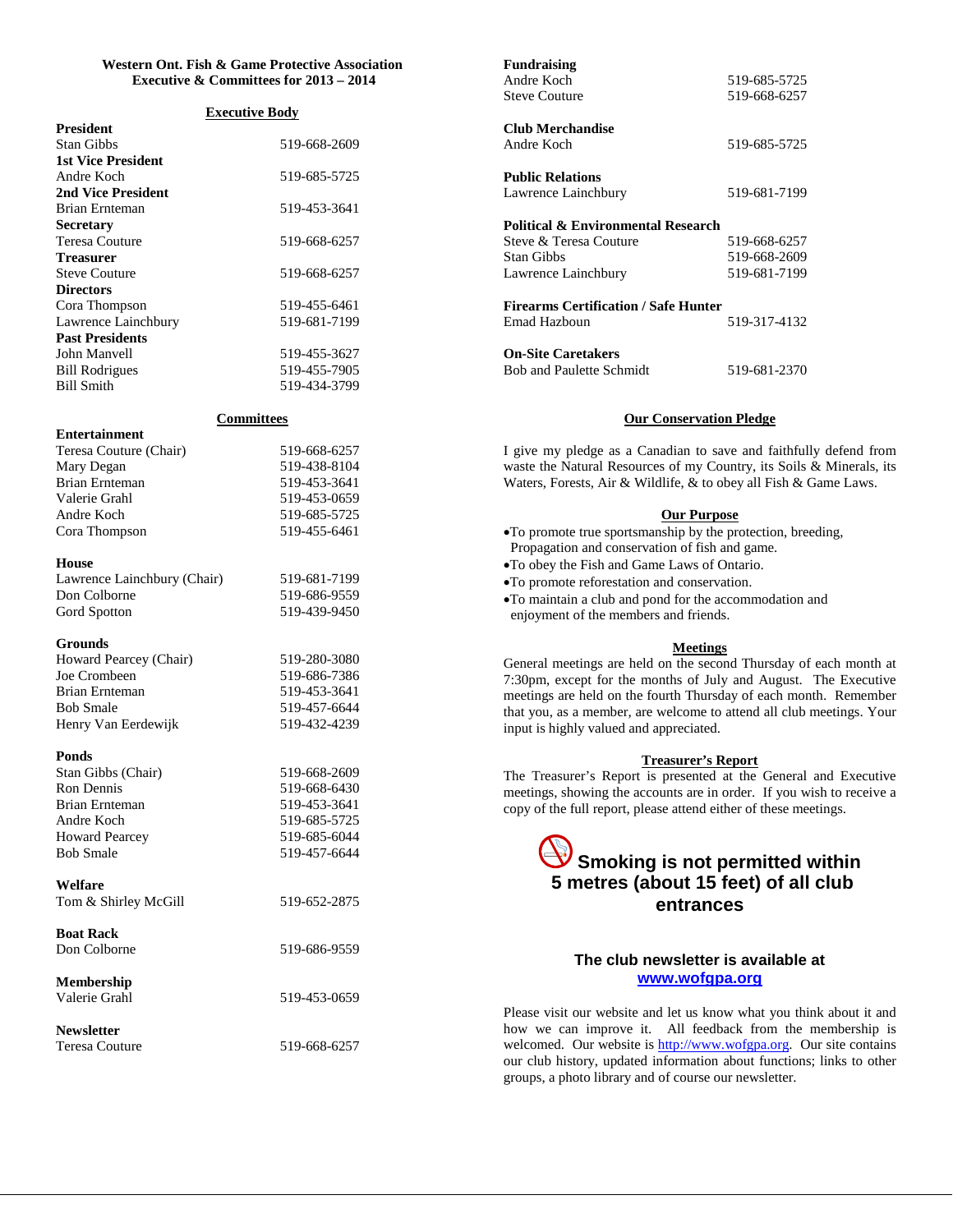Conservation starts now!

As WOFGPA members at every meeting, we swear by the club's Conservation Pledge "… to defend from waste the Natural Resources of my Country, its Soils & Minerals, its Waters, Forests, Air & Wildlife".

On Saturday, May 25, we will be walking around the pond on the deer trail to pick up garbage. This garbage has been left by other hikers, local teens or has been blown into this area. I estimate that it will be a 1.5 to 2 hour event, which will include a little history of the animals and the pond.

If you would like to bring your dog for a walk, please bring your "little or big buddy". Remember that all dogs must be on leash and be able to get along well with other dogs. Bring your own bags for disposing of your pet wastes, should it occur.

Proper footwear should be worn as it could be muddy. Insect repellant will be needed. Garbage bags will be supplied by the club.

**DATE:** Sat. May 25 (raindate is Sun. May 26) **TIME:** 8:45 – 9:00 a.m. at the club parking lot

> Andre Koch 1<sup>st</sup> Vice President

#### **WELFARE**

If you know of a club member or their immediate family who could use some cheering up or has reached one of life's many milestones, please contact Tom and Shirley McGill who will gladly make contact on behalf of the club.

Bill Rodrigues, a longtime member and Past President of WOFGPA will celebrate his 90<sup>th</sup> birthday on May 5. Another member, Harvey Stirling will be celebrating his 91<sup>st</sup> birthday in May.

Our condolences were sent to the Remillard family after the passing of Lisa's Mother in law in April.

Donna Lainchbury, Walt Seliski, Neal Moore, Frank Tratjnek and Gary Carew have had health concerns lately.

# **ANNUAL FREE MEMBERSHIP DRAW**

Remember that at each General Meeting you attend, you will get one ballot per membership for the free one-year membership draw. The draw is held annually on Election night as one of the first duties of the new President.

#### **MONTHLY MEETING DRAW**

The winners of the monthly meeting draws for April were: Phil McKenzie - \$ 20 Tim Horton card and t-shirt and also Bert Smit – Pocket knife and hat.

Congratulations Phil and Bert.

#### **GARAGE SALE Sat. June 15 Rain or Shine**

Why not sell those unused or unwanted items that you come across as you do your spring cleaning and make a bit of money. Remember the old saying "one person's junk is another person's treasure".

On the club's main lawn, we will be having the annual garage sale. The sale will start early (8:00 am) in the morning, rain or shine. Set up will begin at 7:00 am.

Tables must be reserved for only \$ 10 each by calling Teresa at 519-668-6257. The tables are available to WOFGPA members and their families.

# **4TH ANNUAL LADIES' ONLY DERBY**

|       | DATE: Sat., May 4                           |                       |
|-------|---------------------------------------------|-----------------------|
| TIME: | Register at 7:30                            |                       |
|       | Derby 8:00 til noon                         |                       |
| COST: | <b>Members</b>                              | \$12.00               |
|       | Non-Members                                 | \$15.00               |
|       | Youth                                       | \$5.00 (12 and under) |
|       | Assistant's meal<br><b>HOST:</b> Andre Koch | \$5.00                |

The format will be as follows:

Only ladies may angle trout using one rod at a time but an assistant may accompany them. The assistant cannot directly cast or handle rod to land the fish. Either of these actions will disqualify the catch as it is not caught by the lady. Their help is restricted to baiting hooks, netting fish, operating the boat (if you have one), and securing lunch. Also included but not sanctioned by this derby will be frequent runs to Tim Horton's.

At noon all trout will be measured. Trout will then be cleaned and cooked by the men folk and served as a side at lunch. After the meal, prizes will be awarded to the three (3) top ladies with the longest Trout length in both adult and youth divisions

Members will be allowed to fish after 12:00 pm and daily catch limits will apply after that time.

#### **TICKET DRAW – NHL GAME ISLANDERS VS. LEAFS (Gold seats)**

Congratulations to Phil McKenzie who won the Toronto Maple Leafs tickets, even though the New York Islanders won the game. We hope that you enjoyed yourself at the game.

I would like to thank Teresa Couture, Cora Thompson, Jeff and Jeanette Jurasek, Tony Dukic, Kim Koch and Stan Gibbs for their help on ticket sales and creations.

> Thanks so much! Andre Koch

Thanks to Andre Koch for taking on fundraising ventures for the club. It is efforts such as this which help to keep the membership costs low. Kudos for yet another job done well Andre.

Keep your new ideas coming.

Teresa Couture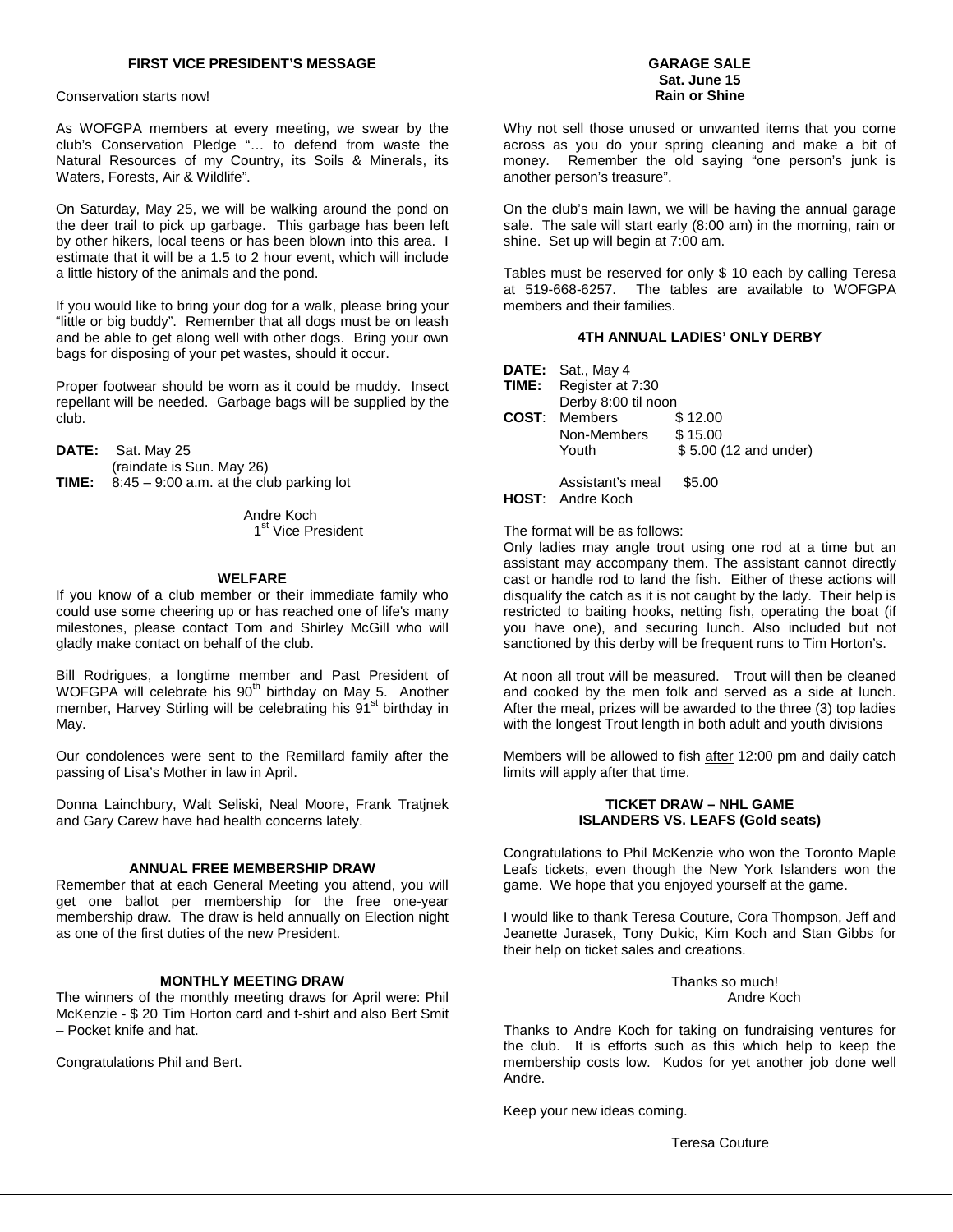

#### **EUCHRE**

The final Euchre of the season was hosted by Steve and Teresa Couture. The evening began with a Pot Luck Dinner. Once again, everyone outdid themselves and the selection of dishes for the main course and desserts was outstanding.

The winners of the evening were: High Man – Rob Carpenter and Carmen Dale (69) High Lady – Janice Colborne (73) Most Lone Hands – Fred Sanders and Pete Welch (4) Mystery Man – Pete Tolsma Mystery Lady – Darlene 50 / 50 draw – Bob Powers

Euchre will begin again on the  $4<sup>th</sup>$  Saturday in September. Until then, have a fun-filled summer.

#### **TROUT STOCKING AND SPRING CLEAN UP**

Thank you to everyone who came out to assist with either of the two April Trout stockings and the Spring Clean up. Fortunately, we had beautiful weather on both of these days and a great turnout. Of course, clean up is ongoing at the club and any assistance that you offer will be welcomed.

No one likes to have to watch where they step to avoid stepping in goose poop. As you are aware, the geese and ducks roam freely on the property and docks. They leave their droppings everywhere: in the grass, on the sidewalks and on the docks.

It takes only a few minutes to sweep away the goose poop with the brooms that are located at each dock. Your efforts at sweeping away the poop will go a long way in making WOFGPA enjoyable for everyone.

#### **FISHING LEAGUE**

The Fishing League meets each Tuesday night at 5:30 pm and fish until dark.

The cost is only \$ 2.00 per night with half the proceeds going for year-end prizes and the other half to that night's winner. You can join the league at any time. You can also get points for finishing in the top three in derbies.

The standings should be posted weekly on the outside club Bulletin board.

#### **SUGGESTION BOX**

For your convienience, a suggestion box has been placed in the hallway by the washrooms. The Executive and Committees hope that you will use it to provide fresh ideas, comments and criticisms. This input from members will help to provide direction as decisions are made to better WOF&GPA.

If you have a specific concern or if the matter is urgent in nature, please speak to Stan Gibbs (President) directly by calling him at home 519-668-2609 in the evenings.

#### **KNIFE AND SCISSOR SHARPENING**

Hermann Szielasko is offering to sharpen your knives, tools and scissors to your satisfaction at no charge to you. In lieu of payments, he is asking that you make a donation to the club Wreath Brigade, which will assist in offsetting costs. Please leave your items to be sharpened and your contact information with the caretakers.

#### **SPRING TROUT DERBY**

The derby was held on April 21 and hosted by Stan Gibbs. A total of 40 Trout were caught at this derby. Thank you to everyone who came out to help.

The winners were: Adult Division  $1^{\text{st}}$  place Ted Sanders 126 cm<br> $2^{\text{nd}}$  place Andy Turnbull 123.5 cm place Andy Turnbull 123.5 cm 3<sup>rd</sup> place Judy Sanders & Janice Colborne 122.5 cm

**Youth Division** 1<sup>st</sup> place Austin Clark

50/50 draw - Rewa Alipeah

#### **BBQ MEAT DRAW Thursday, June 13**

On Thursday, June 13th, immediately following our General meeting, we will be holding our annual barbeque meat draw. The format is similar to the Turkey Roll that the club hosts each December. The Barbeque meat packages are portioned in smaller sizes suited for two persons.

Remember that nothing tastes better than free meat from the barbeque.

#### **ONTARIO HUNTER EDUCATION & BOW-HUNTING COURSES**

Emad Hazboun will be teaching these courses for a very reasonable cost. There is a discount if you are a WOFGPA club member.

For more information and the starting date of the next course, please contact Emad by phone at 519-317-4132 or by email at emadhaz@heafs.com or visit his website www.heafs.com

#### **CLUB MERCHANDISE**

Andre Koch can be reached at 519-685-5725 or at most club meetings and functions. He has some merchandise in stock and can also place custom orders.

Lined jackets with embroidered club crest and your name are available as custom orders only. The club has pens, lanyards, T-shirts, hoodies, sweatshirts, and toques, patch crests, key chains available in stock.

#### **Kids Activity Day Sat. June 23**

Details will follow in the June newsletter once they have become finalized.

#### **POACHING**

Poaching is a serious problem. Only club members wearing their valid membership cards, and their guests, are allowed to fish on the pond. If you see anyone fishing with no visible card, ask to see proof of valid membership. Club members who do not display their valid membership card should expect to be told by the caretakers or any member to immediately stop fishing.

Non-members caught fishing on club property could be charged with trespassing and poaching.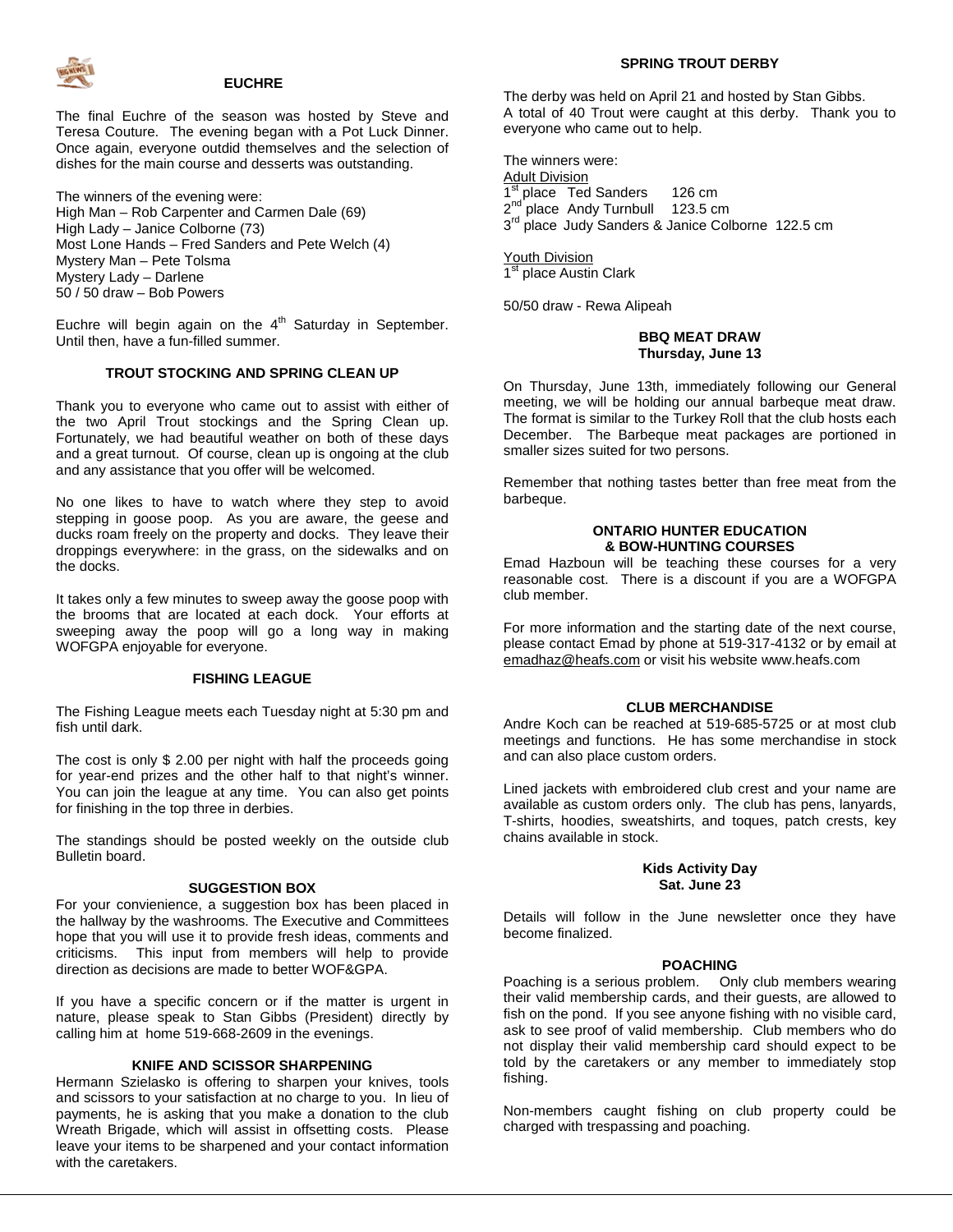# **UPCOMING EVENTS AT WOFGPA**

The full WOFGPA Event Calendar for 2013 – 2014 is available on the club website at [http://www.wofgpa.org](http://www.wofgpa.org/) Visit the website often and keep informed of upcoming events. As the date of each event gets closer, the details will be printed in the newsletter and posted on the Bulletin Boards at the club and on the website.

Giving some time to help is a great way for both new and old members to get together while they aren't fishing. Please offer your fresh ideas. It is your club so please be an involved member and help make WOFGPA the very best it can be.

| Sat. May 4                    | 4th Annual Ladies Only Derby (Andre Koch)                            |
|-------------------------------|----------------------------------------------------------------------|
| Thurs. May 9                  | General Meeting                                                      |
| Sun. May 12                   | Mother's Day                                                         |
| Mon. May 20                   | Victoria Day                                                         |
| Thurs. May 23                 | Executive Meeting                                                    |
| Sat. May 25                   | Conservation Clean up walk (Andre Koch)<br>(Raindate is Sun. May 26) |
| Thurs June 13<br>(Stan Gibbs) | General Meeting & BBQ Meat Draw                                      |
| Sat. June 15                  | Garage Sale (Teresa Couture)                                         |
| Sun. June 16                  | Father's Day                                                         |
| Sun. June 23                  | Kids Activity Day (Stan Gibbs)                                       |
| Thurs. June 27                | Executive Meeting                                                    |
| Sun. July 7                   | Official Bass Derby (Stan Gibbs)                                     |
| Thurs. July 25                | Executive meeting                                                    |
| Sun. Aug. 11                  | Unofficial Bass Derby (Andre Koch)                                   |
| Sun. Aug. 22                  | Executive meeting                                                    |
|                               |                                                                      |

Please note that General meetings are not held in the months of July and August. If your membership comes due during this time, you will need to renew at 7:00 pm on the 4th Thursday of the month (Executive meeting night).

The details about contact person and start times will be posted on the Bulletin Boards and in the newsletter, so please check often. Hopefully, we will see you at some of them throughout the year.

#### **HALL RENTALS**

Did you know that the WOFGPA hall can be rented for your next "special" occasion for a very reasonable price? A number of people have already rented the hall for their function rather than hold it at their home and be left with a huge mess to clean afterward.

The hall has a seating capacity of up to 80 persons, which makes it just the right size for a small wedding reception, showers, your next meeting, anniversary party, family reunions and get-togethers, Christmas party and birthdays. The club hall has full kitchen facilities, except dishwasher. Professional bar service is offered in the wet bar.

Call the club caretakers, Paulette or Bob Schmidt at the club at 519-681-2370 to get the low rental rates and availability of the hall. You will be pleasantly surprised to find out that the club still has the cheapest rates in town. WOFGPA members receive discounted rates on evening rentals.

## **NO STAG AND DOE PARTIES**

# **SOME FRIENDLY REMINDERS**

## **MEMBERSHIP**

- You must display a valid membership badge while fishing at the club.
- Please observe your daily limits as determined by your membership type and record your catch in the Fish Registry Book.
- Each member is allowed 2 guests per year and any Trout caught by a guest will count toward the member's daily catch limit.
- There are no General meetings held in July and August. Membership dues will be accepted at 7:00 pm of the night of the Executive meetings in the summer months.
- Payments mailed to the club or left with the caretakers will not be accepted. If you are unable to attend a meeting to pay your dues, please make special arrangements with Stan Gibbs at 519-668-2609 (evenings).

# **SMOKING**

- If you are someone who smokes and are visiting the club, please use the conveniently placed cans provided for your cigarette butts.
- Please do not toss them in the water, on the grassed areas or the parking lot. We are sure that you would find this very unsightly on your property and ask that you treat the club property with that same level of respect.

#### **GARBAGE AND RECYCLING**

• Garbage cans are located throughout the property for your use. Recycling cans are located on the club patio.

# **PETS AND CHILDREN**

- All dogs must be on leash on club property and under the control of their owners at all times.
- A barking dog is not appreciated by other anglers.
- If you have brought children to the club and they have grown tired of fishing, as they often do, we ask that you do not allow them to run up and down the docks while you continue to fish. All children under 16 must be supervised at all times on the property which<br>includes the docks. The docks are for anglers and The docks are for anglers and boaters to gain access to the water. They are not a piece of playground equipment.
- All children under 16 must be accompanied by an adult and not allowed to run around unsupervised on the grounds.

# **PLEASE PATRONIZE THE BUSINESSES THAT ADVERTISE WITH WOFGPA**